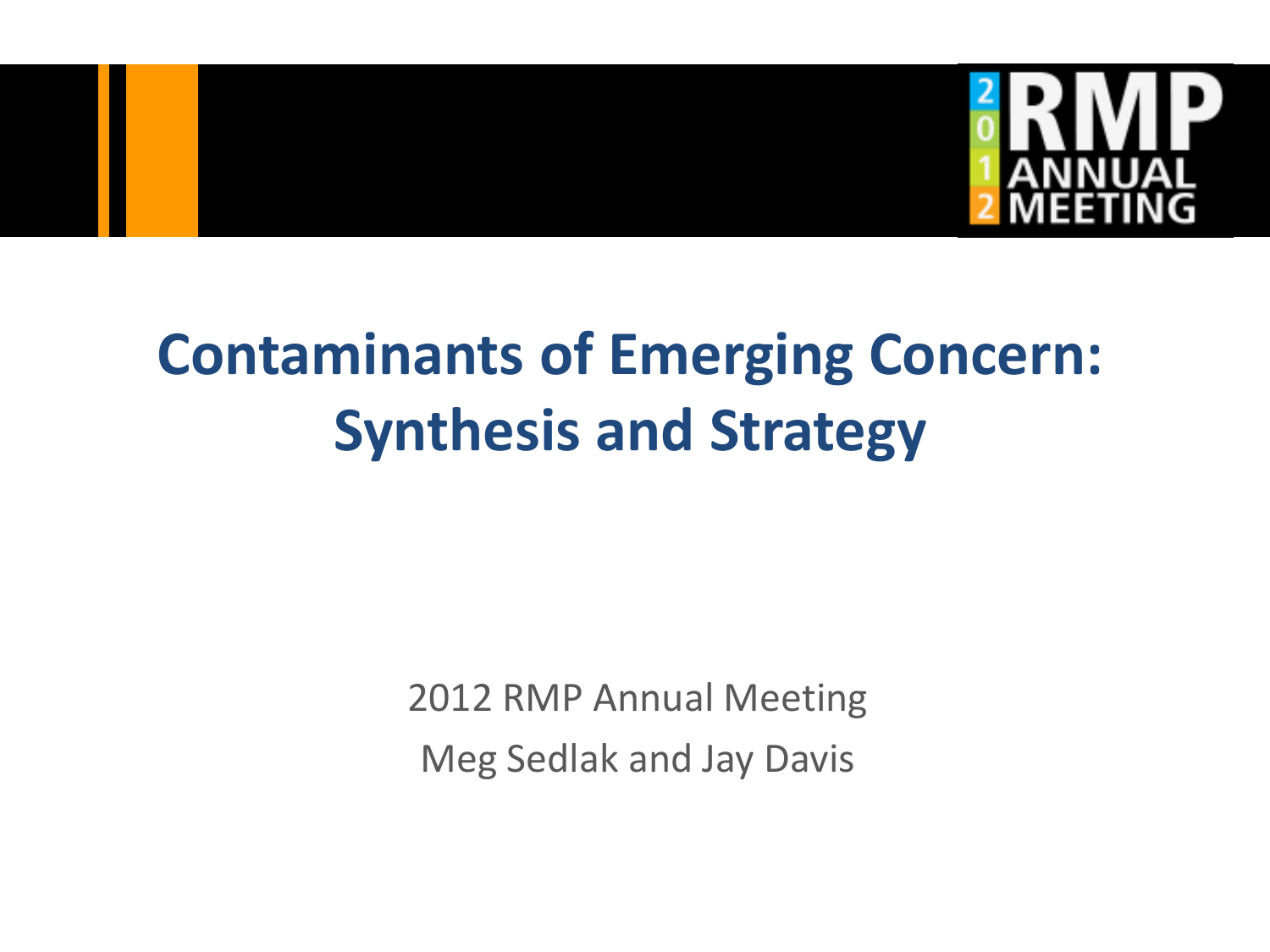#### **The Universe of CECs to Monitor**





Muir and Howard 2006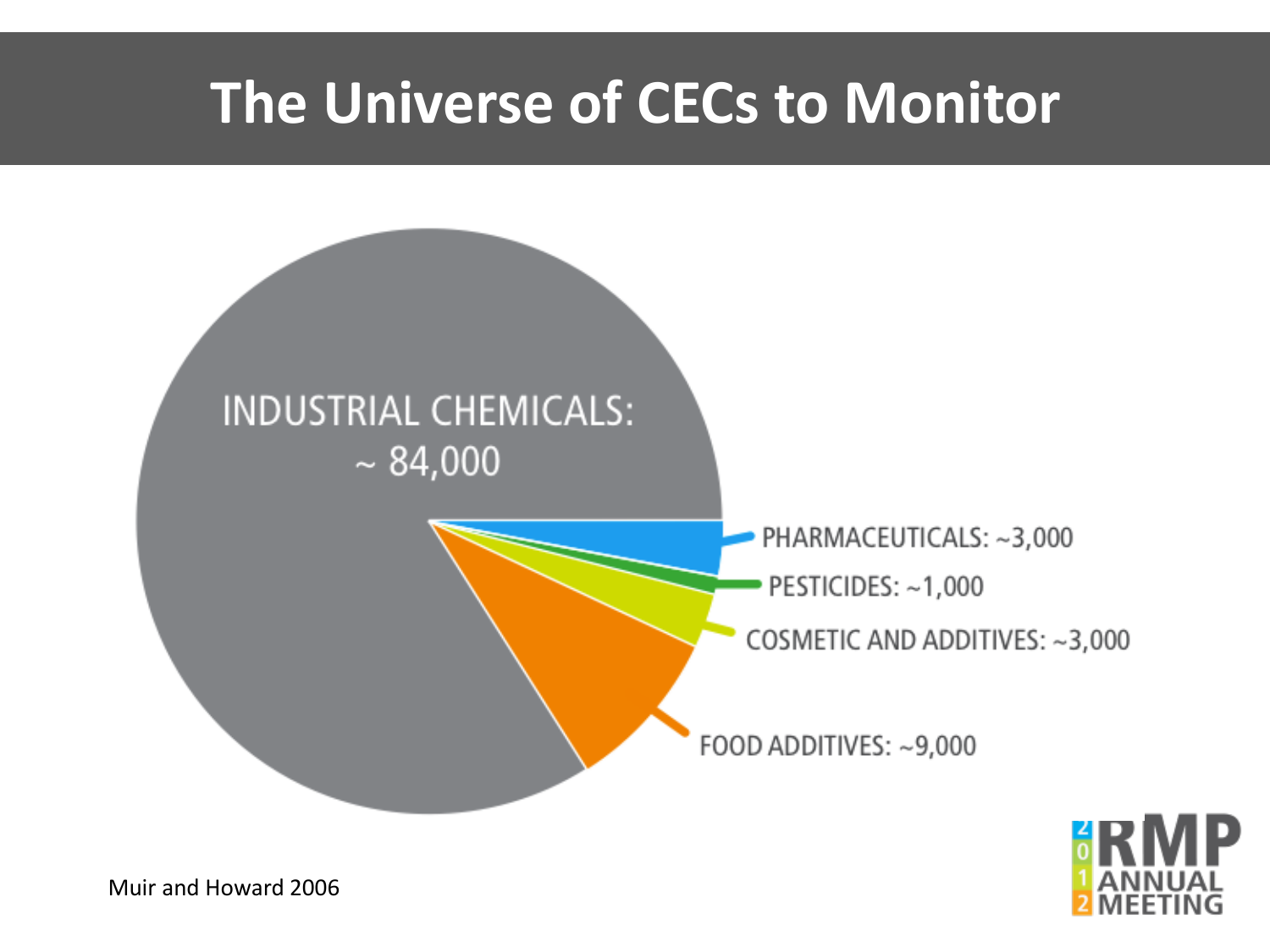#### **How are we deciding which CECs to monitor?**

- 1. Identifying CECs to monitor by:
	- 1. Reviewing literature; Asking the experts
	- 2. Using cutting edge instruments
	- 3. Developing new bioanalytical techniques
- 2. Quantifying CECs in the Bay
- 3. Prioritizing based on thresholds
- 4. Developing a CEC Strategy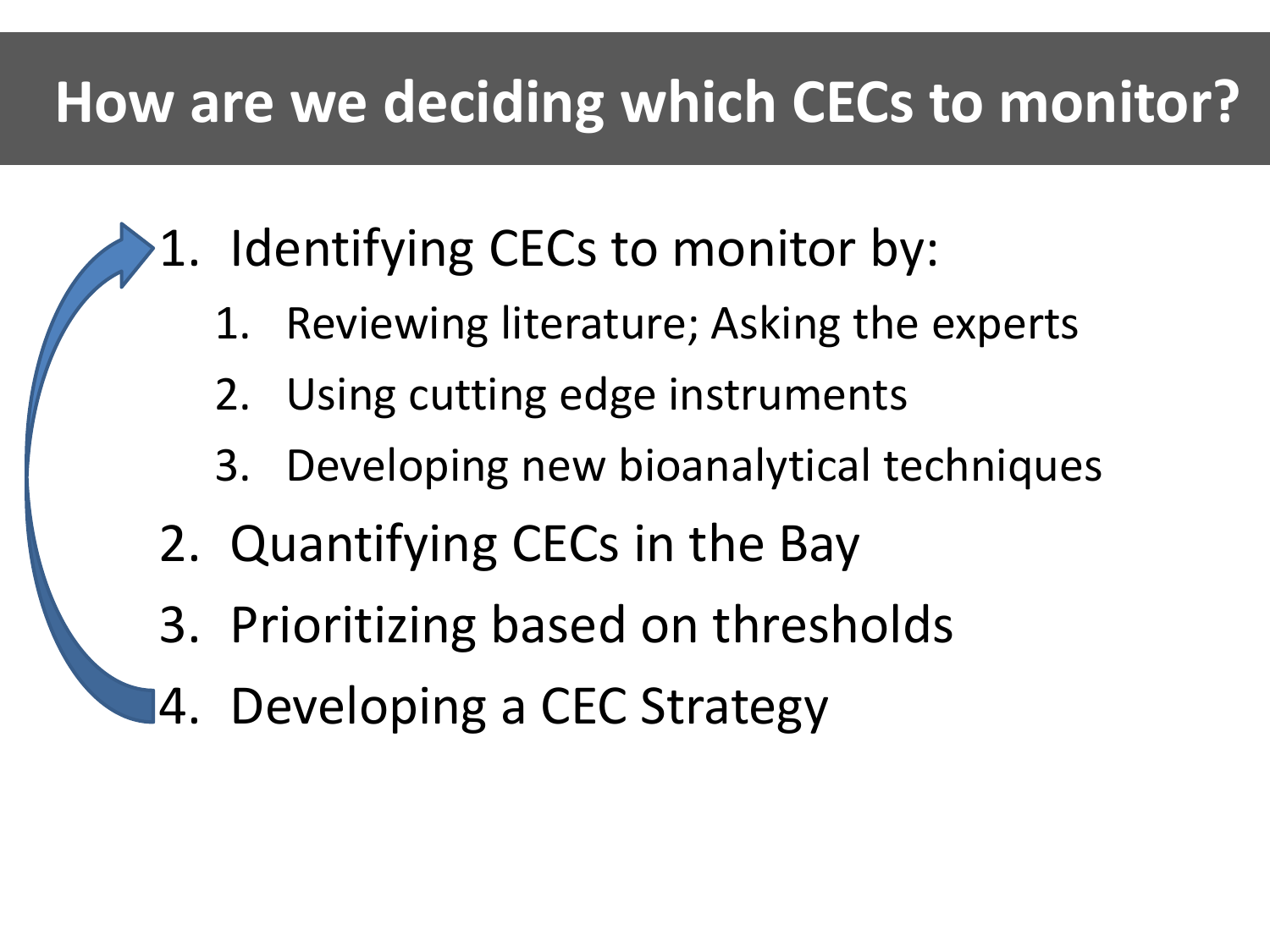### **1. Reviewing the literature; Asking the Experts**

- Review the literature
	- Occurrence
	- Toxic
	- Persistent
	- Bioaccumulative
- Emerging Contaminant Workgroup

#### **Identifying New Persistent and Bioaccumulative Organics Among Chemicals in Commerce**

PHILIP H. HOWARD<sup>\*</sup>' AND DEREK C. G. MUIR<sup>4</sup> SRC, Environmental Science Center, 6502 Round Pond Road, North Syracuse, New York, and Aquatic Ecosystem Protection Research Division, Envird At Canada, 867 Lakeshore Road, Burlington, Ontario

Received November 6. January 19, 2010. Accep b. Revised manuscript received January 22, 2010.

The goal of this study was to identify commercial chemicals that might be persistent and bioaccumulative (P&B) and that were not being considered in current Great Lakes, North American, and Artic contaminant measurement programs. We combined are Canadian Domestic Substance List (DSL), a list of 3059 substances of "unknown or variable composition complex reaction products and biological materials" (UVCBs), and the U.S. Environmental Protection Agency (U.S. EPA) Toxic Substances

# **610 Compounds**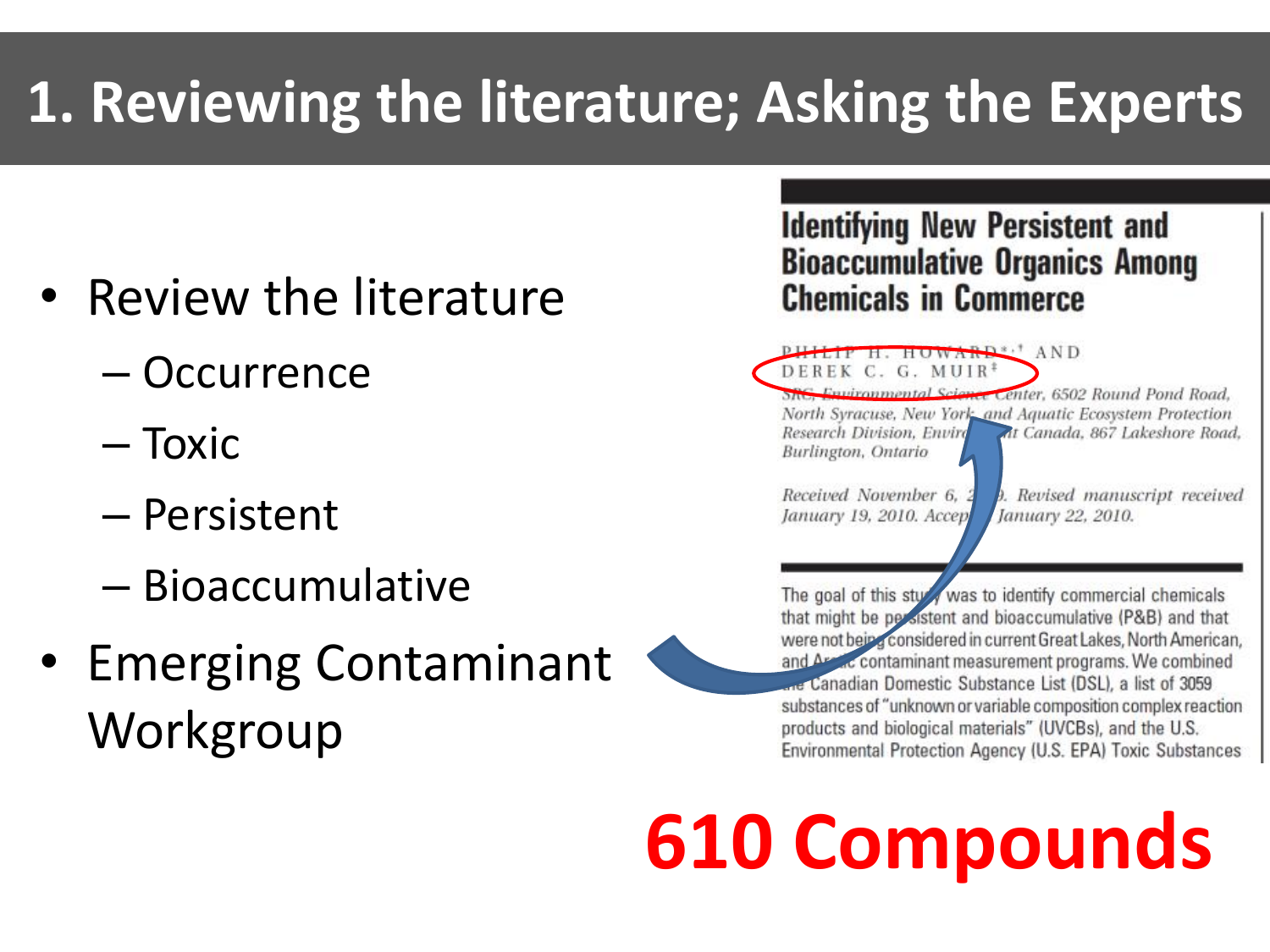## **2. Using Cutting Edge Technologies**

- Challenge to evaluate individual CECs
- New sophisticated instrument
	- Two-year RMP study with NIST to determine what is bioaccumulating in Bay seal and bivalve tissue



- Large libraries to identify compounds – NIST library plus Howard and Muir list
- Report available early 2013



Dichlorodiphenylsulfone On Howard and Muir List

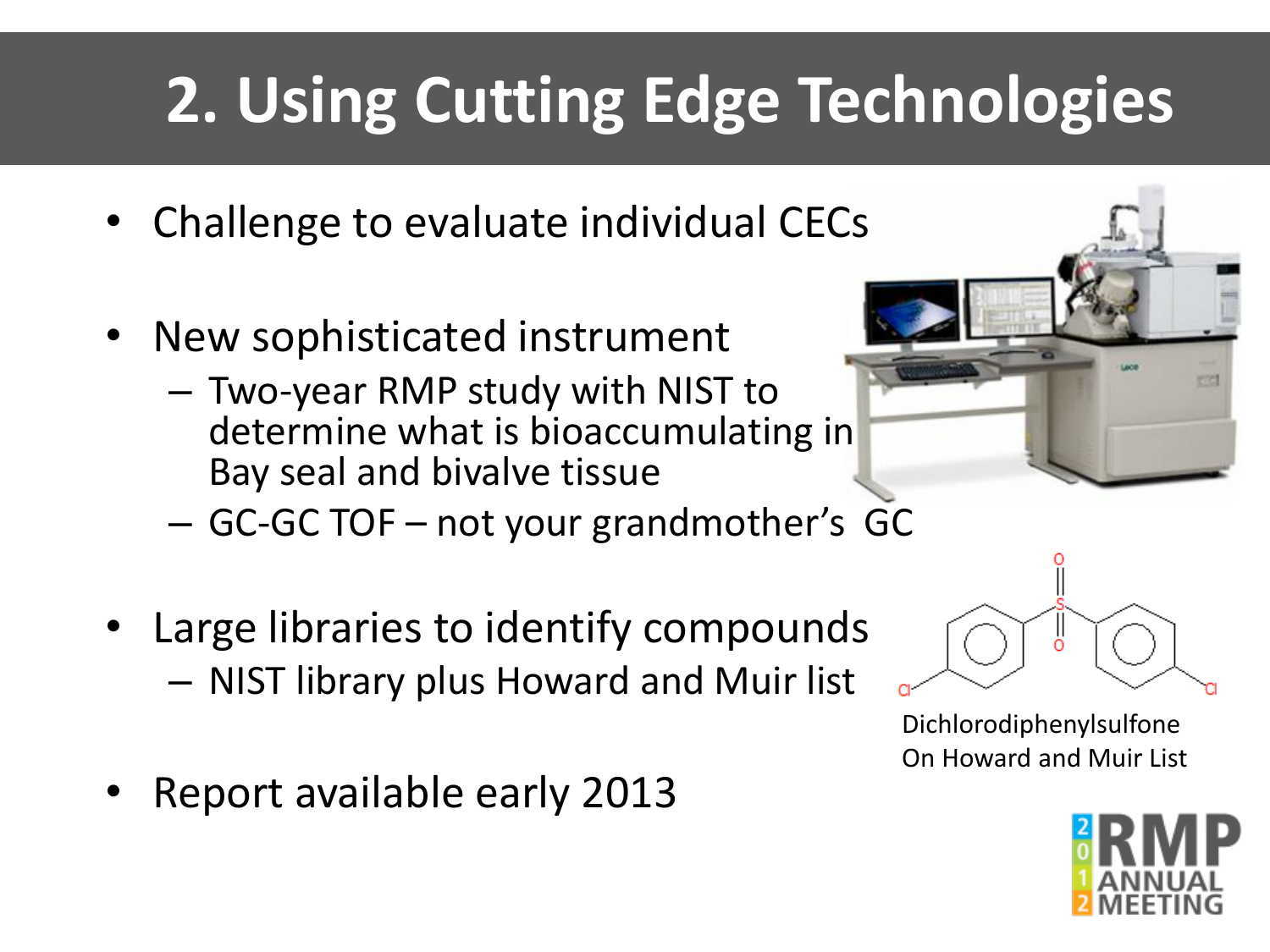#### **3. Developing State of the Art Bioassays**



• Broad, nontargeted approach to identifying classes of biologically active compounds



- Linking cell effects to effects in fish
- 2013 RMP study 2 year project – Estuarine fish and EDC compounds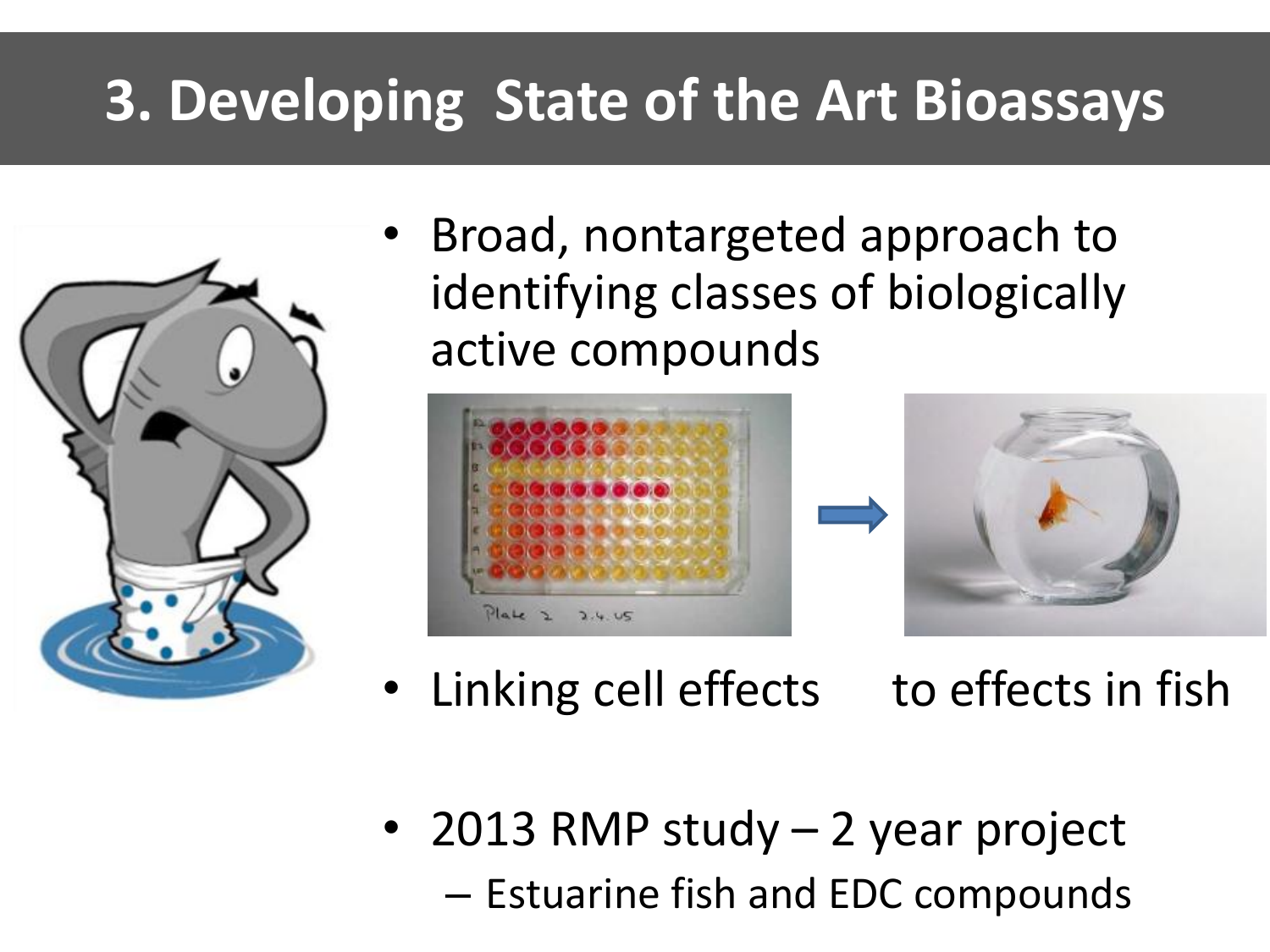#### **Examples of CECs Evaluated by RMP**

- Pharmaceuticals and Personal Care Products
- Alkylphenols
- Alternative flame retardants
- Perfluorinated chemicals
- Current use pesticides
- Chlorinated paraffins
- Summarized in CEC Synthesis document

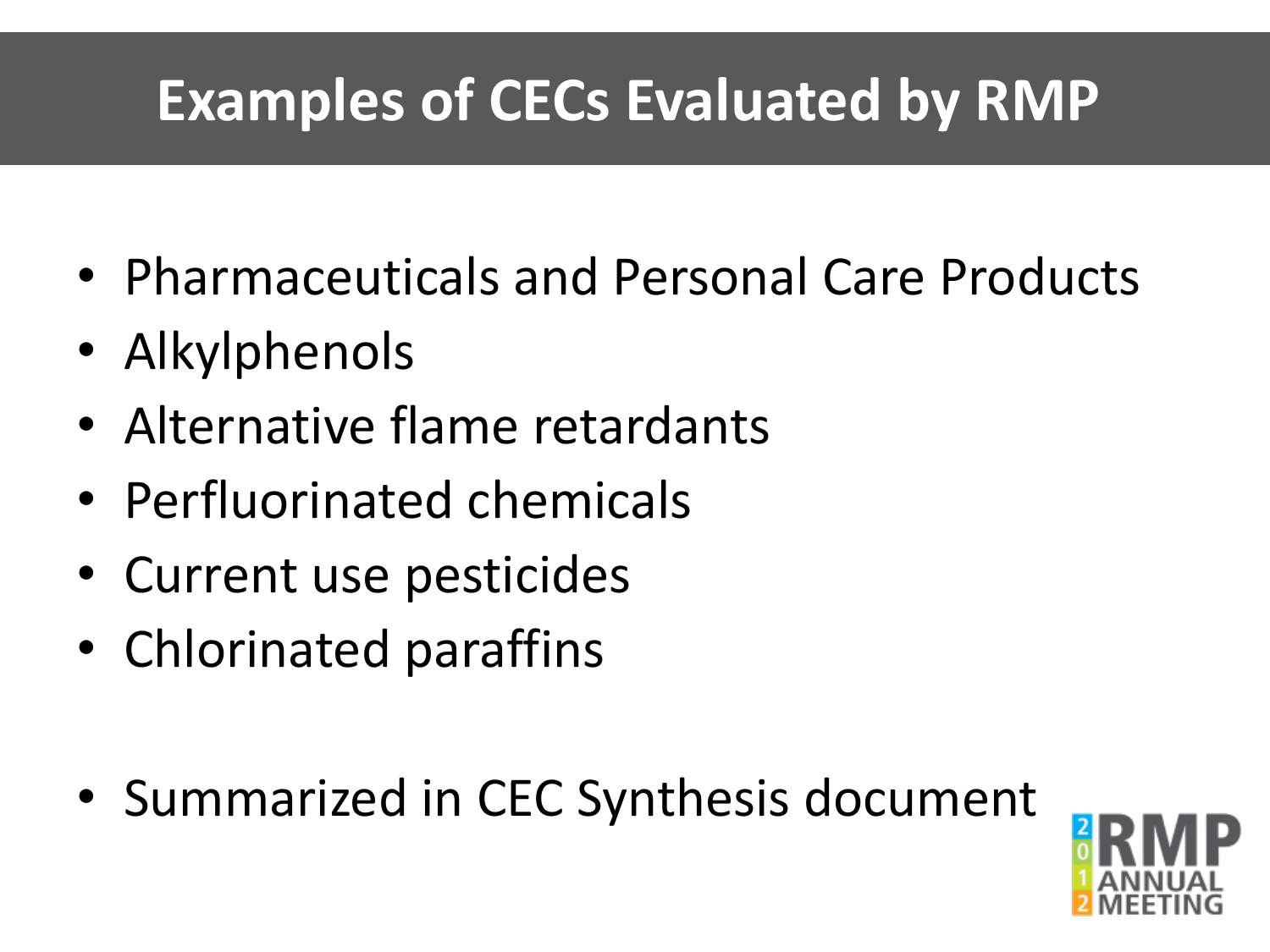### **Tiered Prioritization**

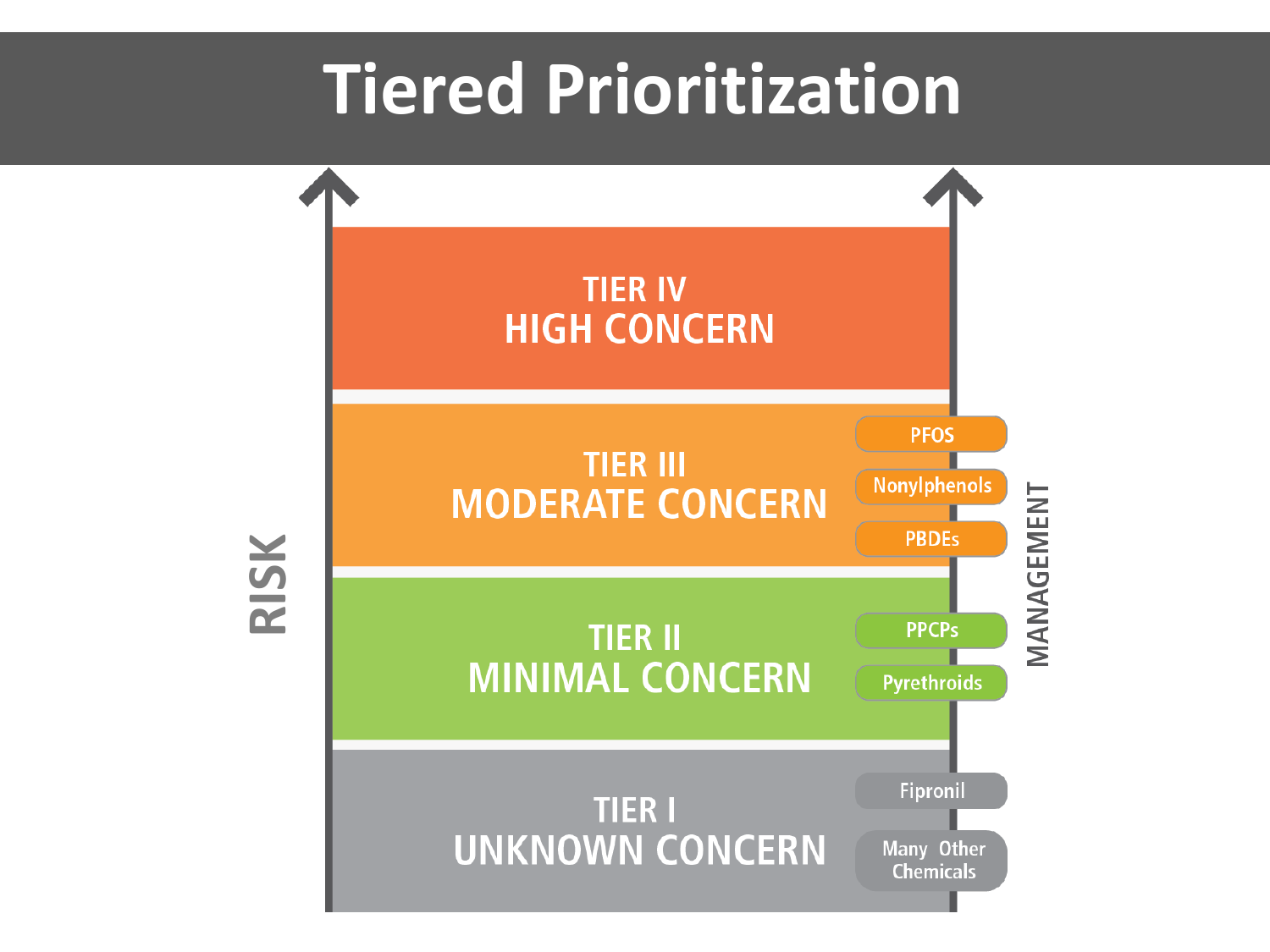#### **CA State Panel Report**

**Monitoring Strategies for Chemicals of Emerging Concern (CECs)** in California's Aquatic Ecosystems

**Recommendations of a Science Advisory Panel** 

**April 2012**

**RMP SC Member**

Paul D. Anderson Nancy D. Denslow Jörg E. Drewes Adam W. Olivieri **Daniel Schlenk** Geoffrey I. Scott Shane A. Snyder

**RMP WG Member**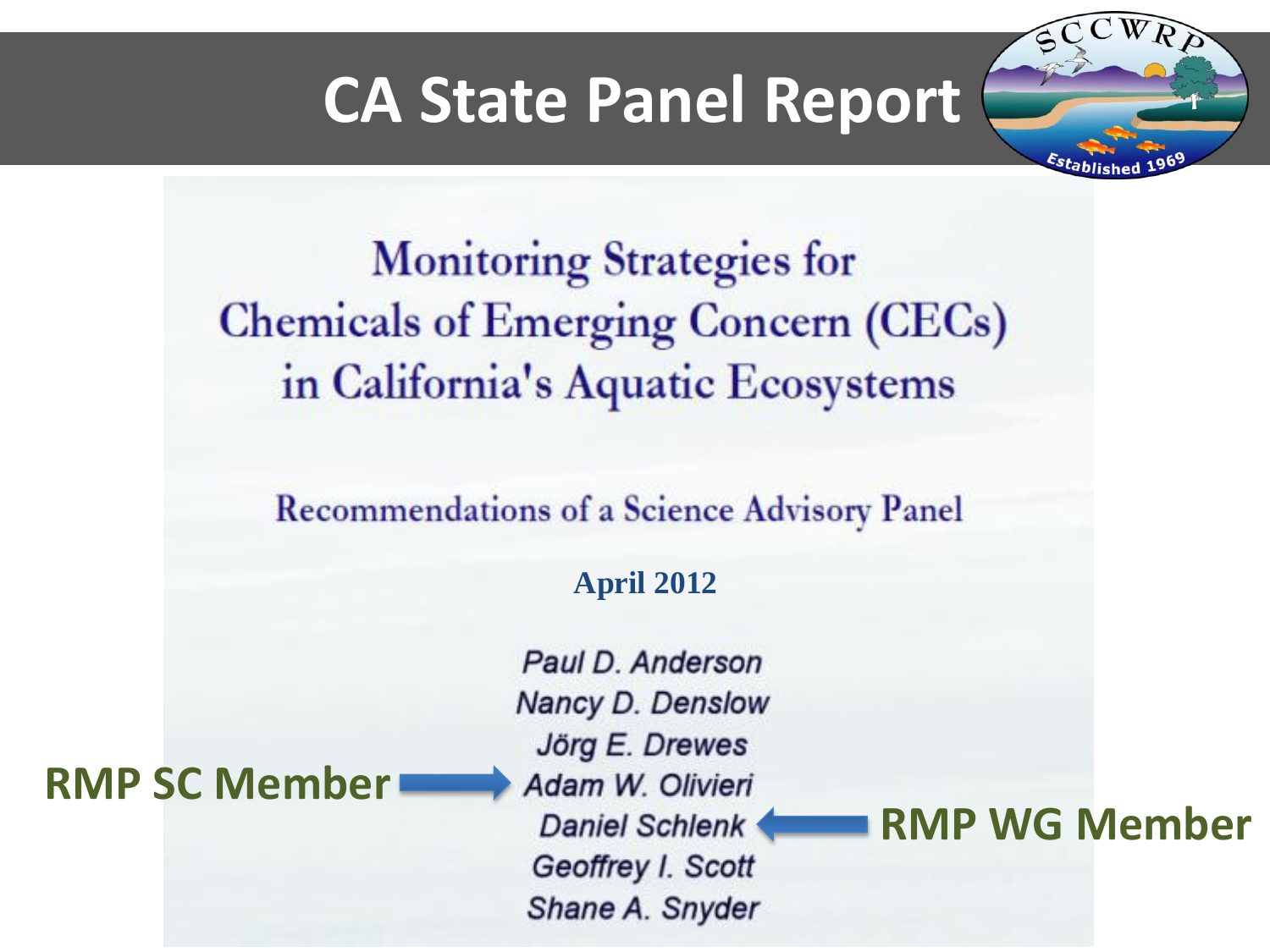## **State Panel List for Estuaries**

#### Table 1. CECs identified by the Advisory Panel for monitoring in coastal embayments

| <b>Surface waters</b>                              | <b>Sediments</b>                      | <b>Tissue</b>                        |
|----------------------------------------------------|---------------------------------------|--------------------------------------|
| 17-beta estradiol (hormone) Bifenthrin (pesticide) |                                       | PBDEs $47, 99$<br>(flame retardants) |
| Estrone (hormone)                                  | $\blacksquare$ Permethrin (pesticide) | 'PFOS (PFC)                          |
| Bisphenol A (PPCP)                                 | PBDEs 47, 99 (flame retardants)       |                                      |
| HHCB - Galaxolide (PPCP) PFOS (PFC)                |                                       |                                      |
| Bifenthrin (pesticide)                             |                                       |                                      |
| Permethrin (pesticide)                             |                                       |                                      |
| Chlorpyrifos (pesticide)                           |                                       |                                      |



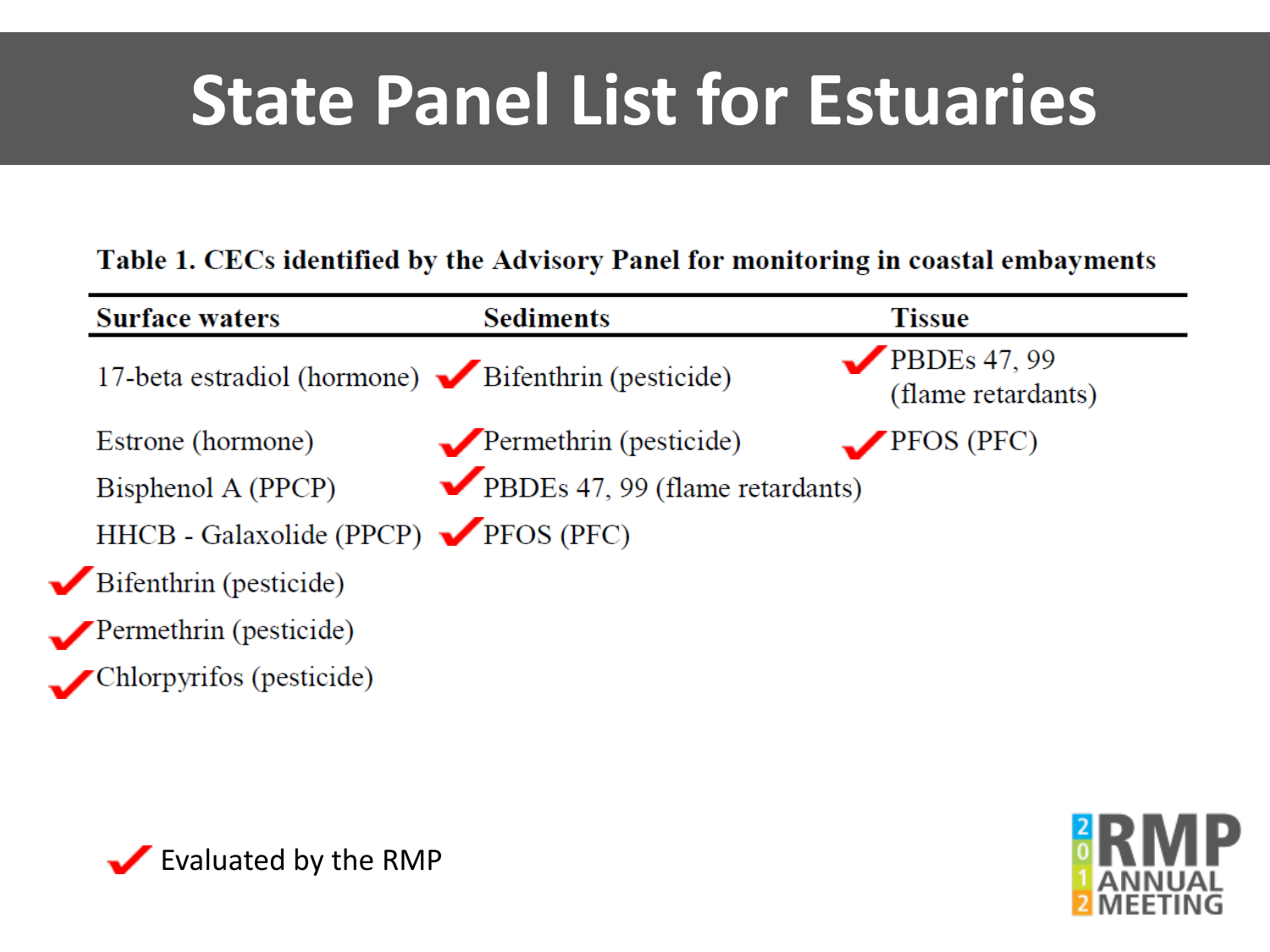## **PFOS**

- Perfluorooctane sulfonate
- Use





- Wide variety of applications
- Withdrawn from US market in 2002
- Large reservoir from historic use and precursors
- Toxic
	- Developmental toxicity, compromised immune systems, and endocrine disruptor
- Detected in Bay sediments, water, storm water, seals and bird eggs

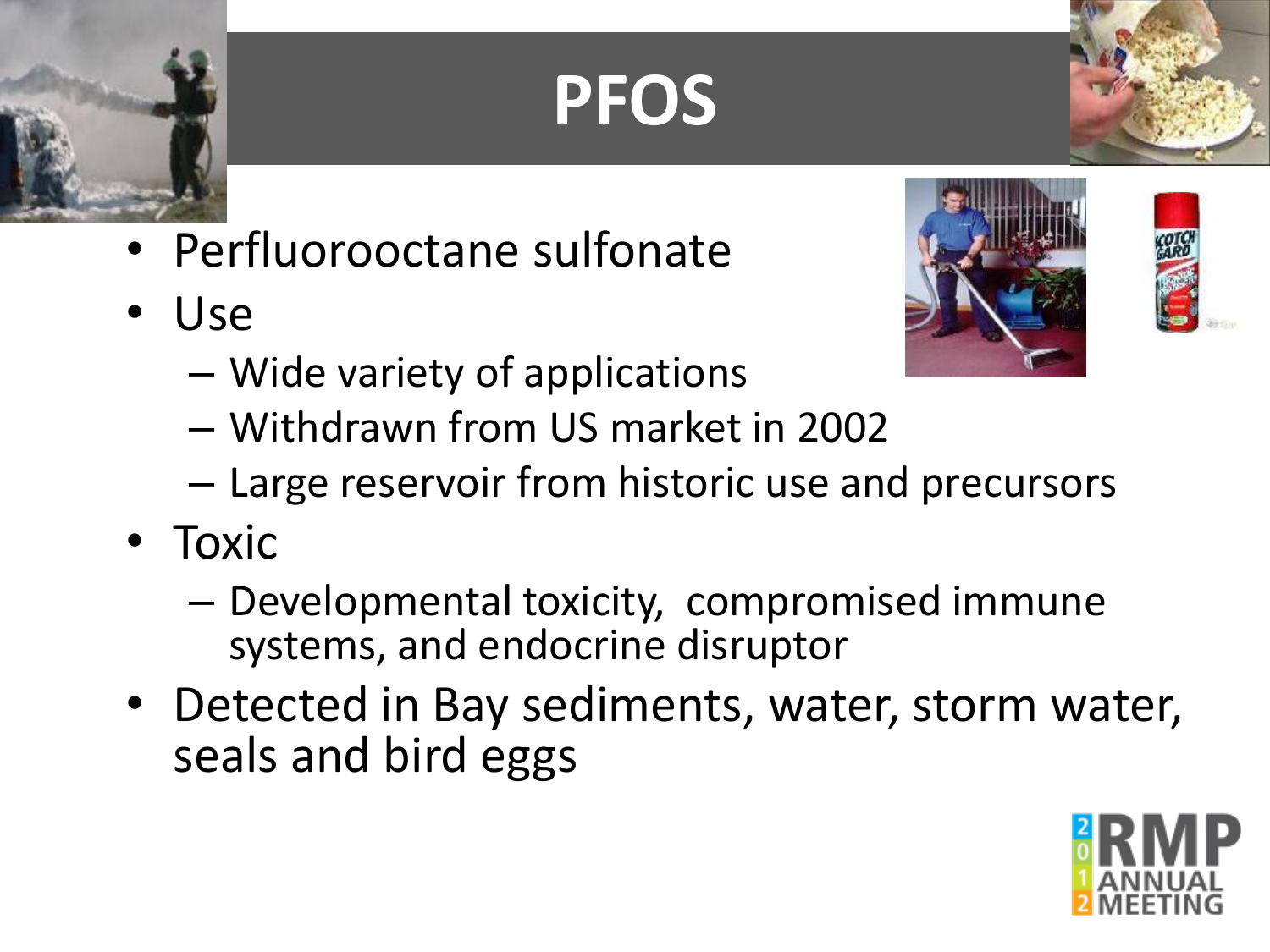

## **PFOS in Bird Eggs**

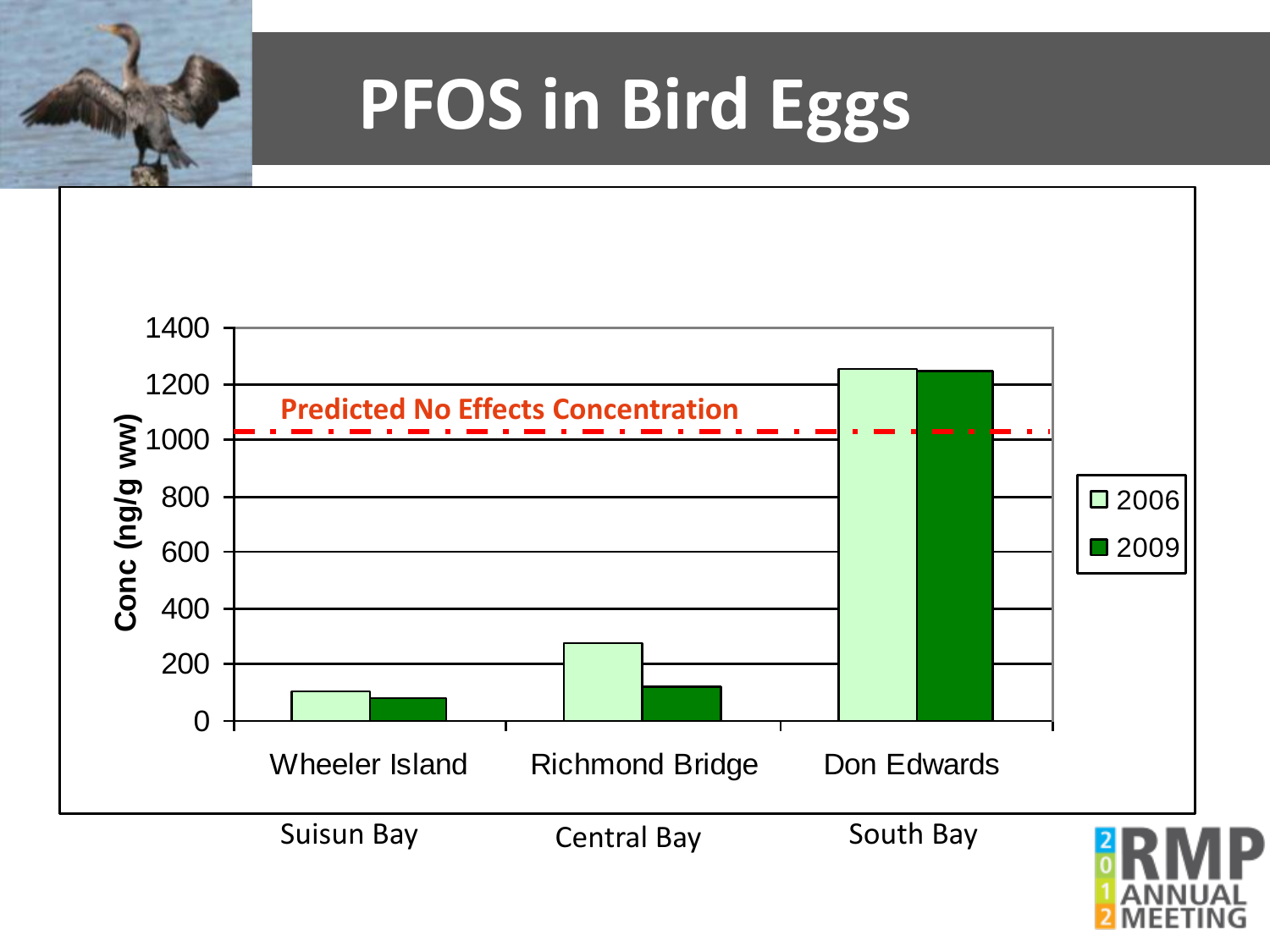#### **Rationale for Classification MODERATE CONCERN**



**TIER III** 



- Concentrations > effects threshold
- Detected in apex predators with no indication of decline
- Sources to the Bay not known
- Further elucidation 2012 PFC Study – Sediment, small fish, bird eggs, and seals

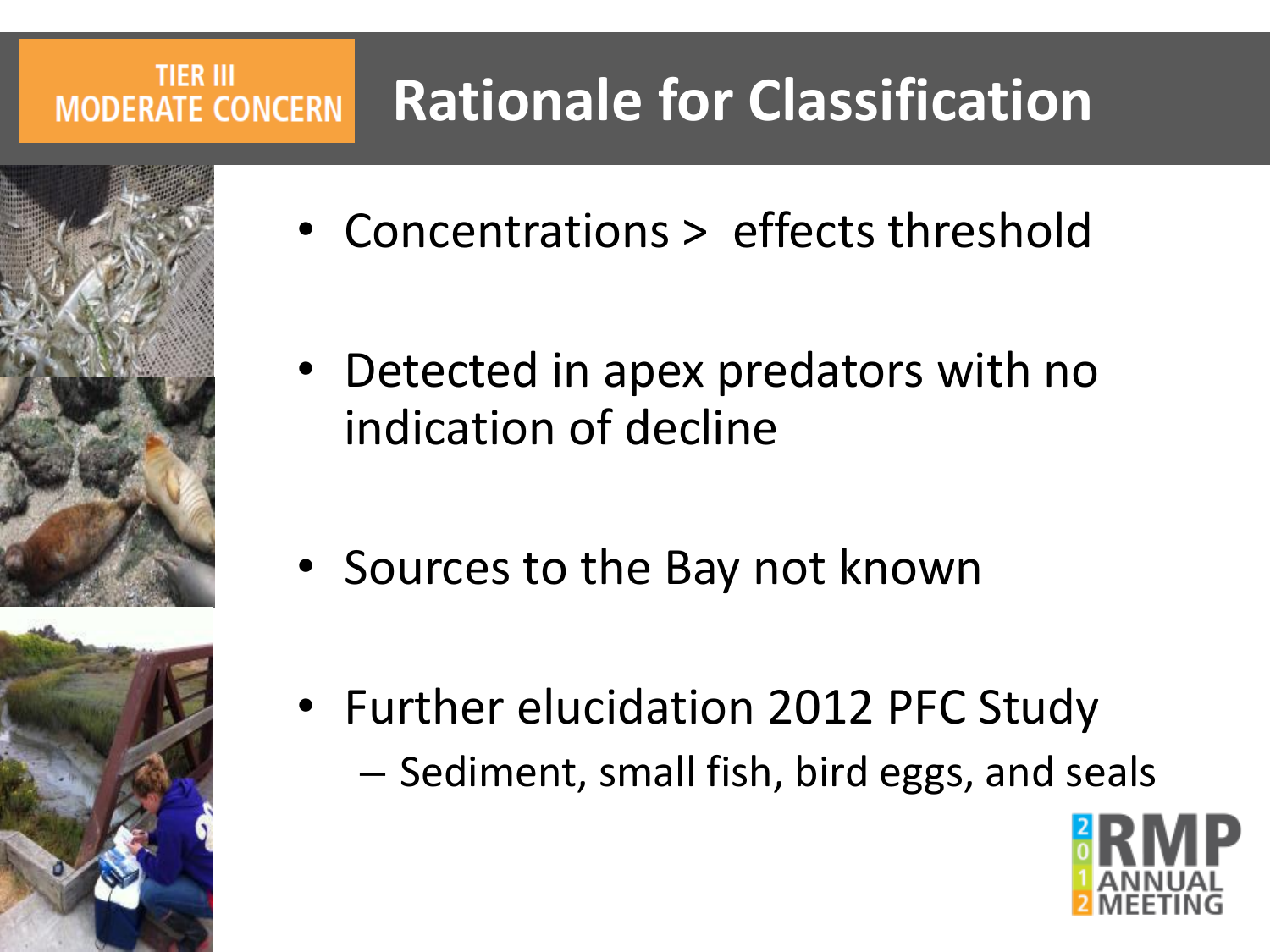## **PBDEs – A Success Story**

• In 2002, PBDEs were

> **TIER I UNKNOWN CONCERN**

• Phase-out of Penta and Octa in 2006; Deca by 2013

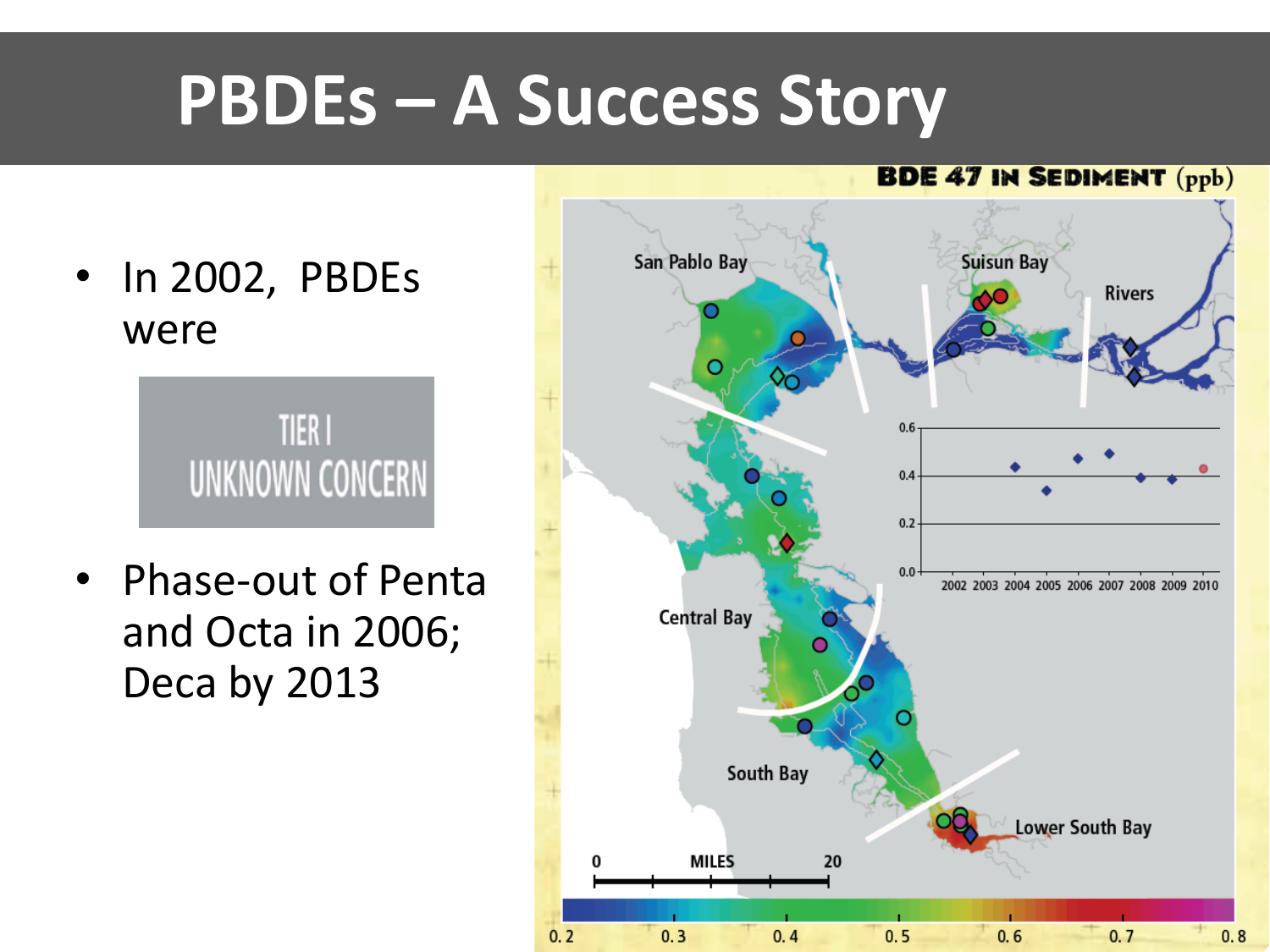

### **PBDEs in Bivalves**



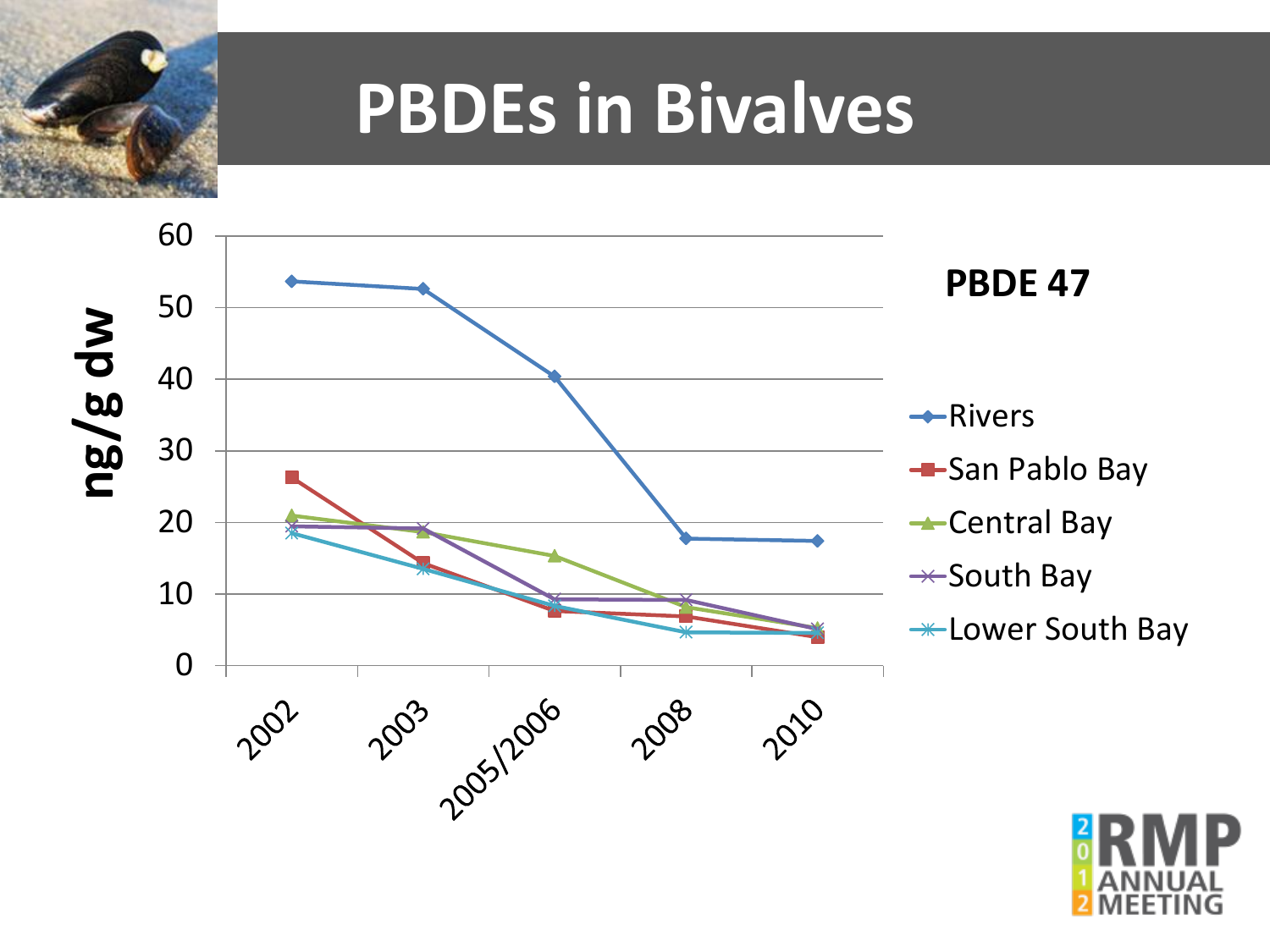

## **PBDEs in Cormorant Eggs**

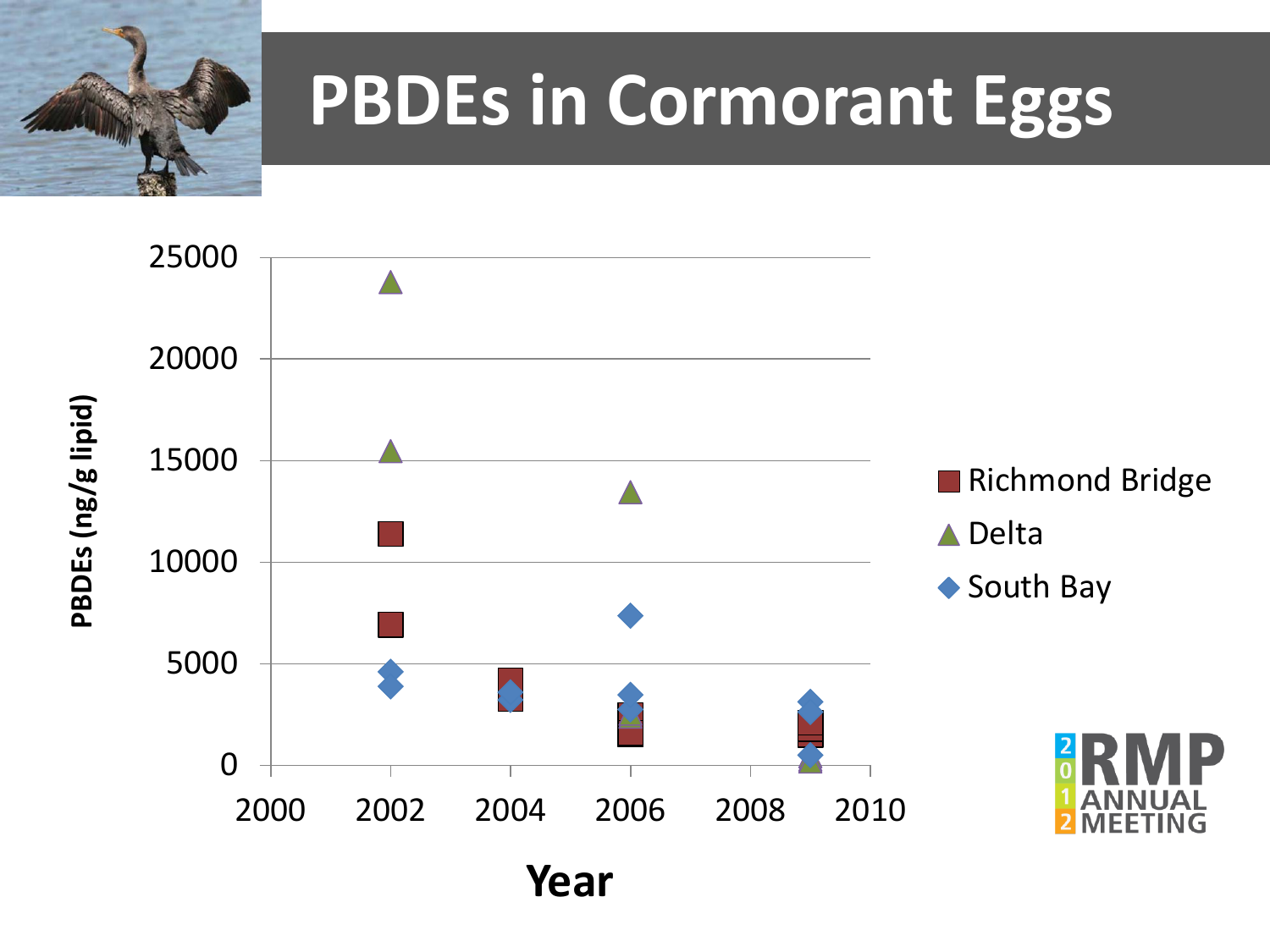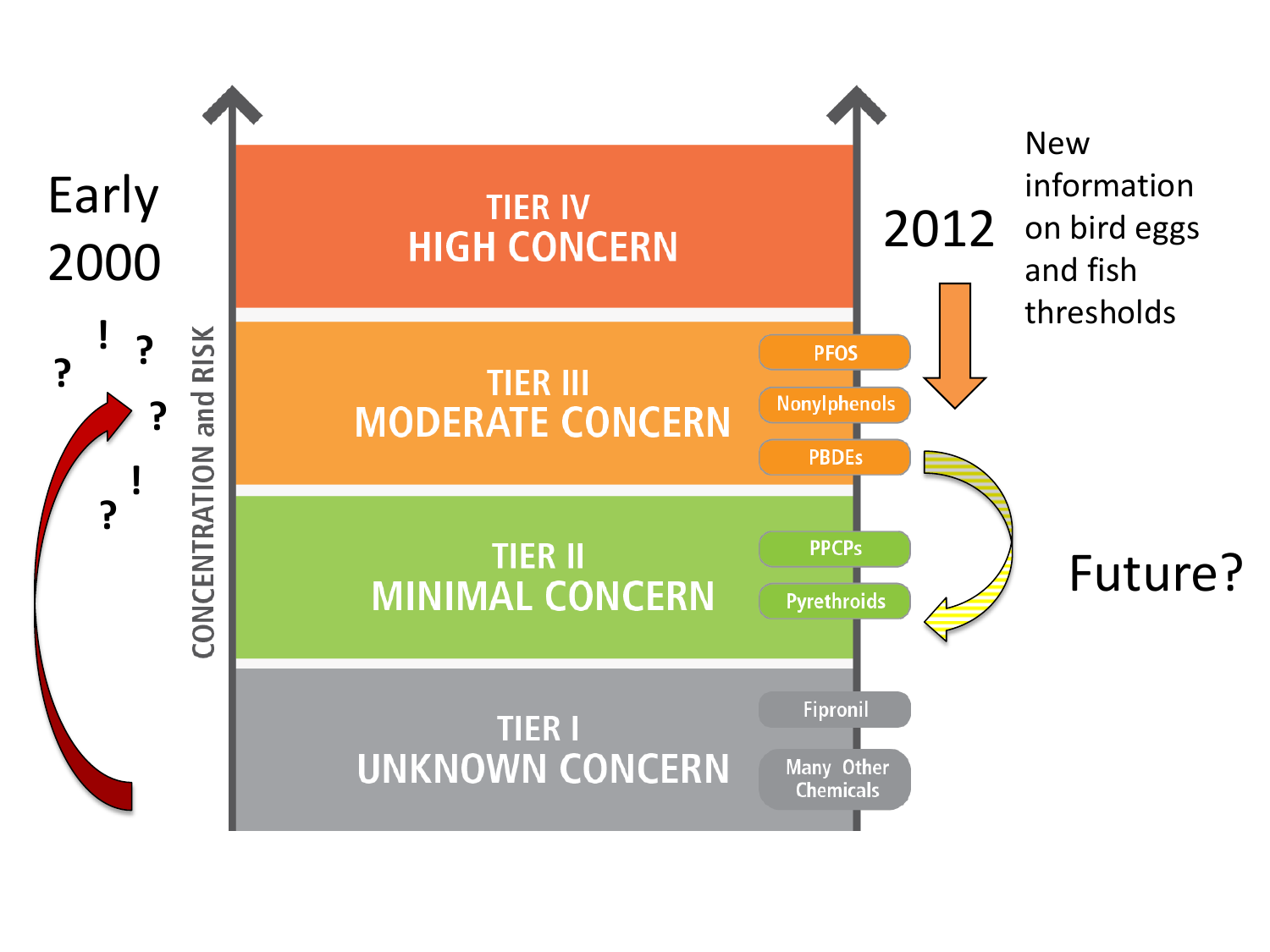#### **TIER I UNKNOWN CONCERN**

# **Fipronil**







- **Fipronil** 
	- Structural pest control, landscaping, and consumer products
	- CA use almost doubled (2003 2008)
- RMP monitoring in Bay sediment
	- $-1$  to 56 ng/g OC
	- Sediment toxicity to midge
		- LC-50 130 ng/g OC (Maul 2008)
- No information on Bay water
	- Urban runoff in Sacramento/Orange County exceeds toxicity thresholds (Gan et al. 2012)

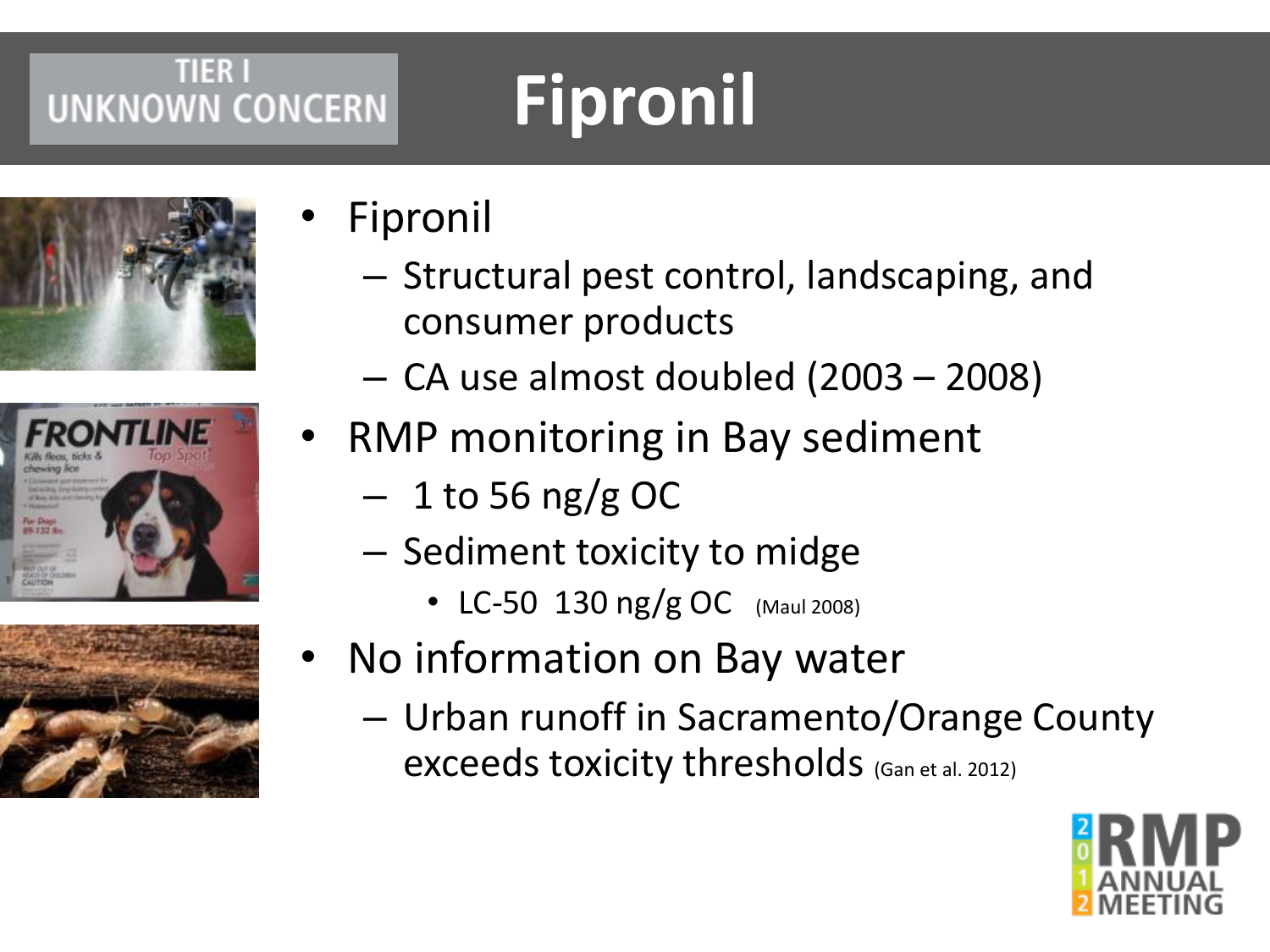# **UNKNOWN CONCERN Alt. Flame Retardants**

|                                   |            | <b>High Vol?</b> | <b>Prop 65?</b> | <b>Sediment</b> | <b>Biota</b> |             |
|-----------------------------------|------------|------------------|-----------------|-----------------|--------------|-------------|
| <b>Chlorinated</b><br>phosphates  | TDCPP*     | Yes              | Yes             |                 | <b>ND</b>    |             |
|                                   | TCPP*      |                  |                 |                 | <b>ND</b>    |             |
|                                   | TCEP       |                  | Yes             | ??              |              |             |
|                                   | TBEP       |                  |                 | ??              |              |             |
|                                   | TPP*       | Yes              |                 |                 |              |             |
|                                   |            |                  |                 |                 |              |             |
| <b>Deca PBDE</b>                  | DBDPE*     | Yes              |                 | <b>ND</b>       | ??           | $\mathsf C$ |
| replacements                      | BTBPE*     | Yes              |                 |                 | <b>ND</b>    | a           |
|                                   |            |                  |                 |                 |              |             |
| <b>Penta PBDE</b><br>replacements | TBPH*      | Yes              |                 | <b>ND</b>       | ??           |             |
|                                   | <b>TBB</b> | Yes              |                 | <b>ND</b>       | ND?          |             |
|                                   |            |                  |                 |                 |              |             |
|                                   | PBEB*      |                  |                 |                 |              |             |
|                                   | $DP*$      | Yes              |                 |                 |              |             |

Chris Werme article



\* On Howard and Muir 610 list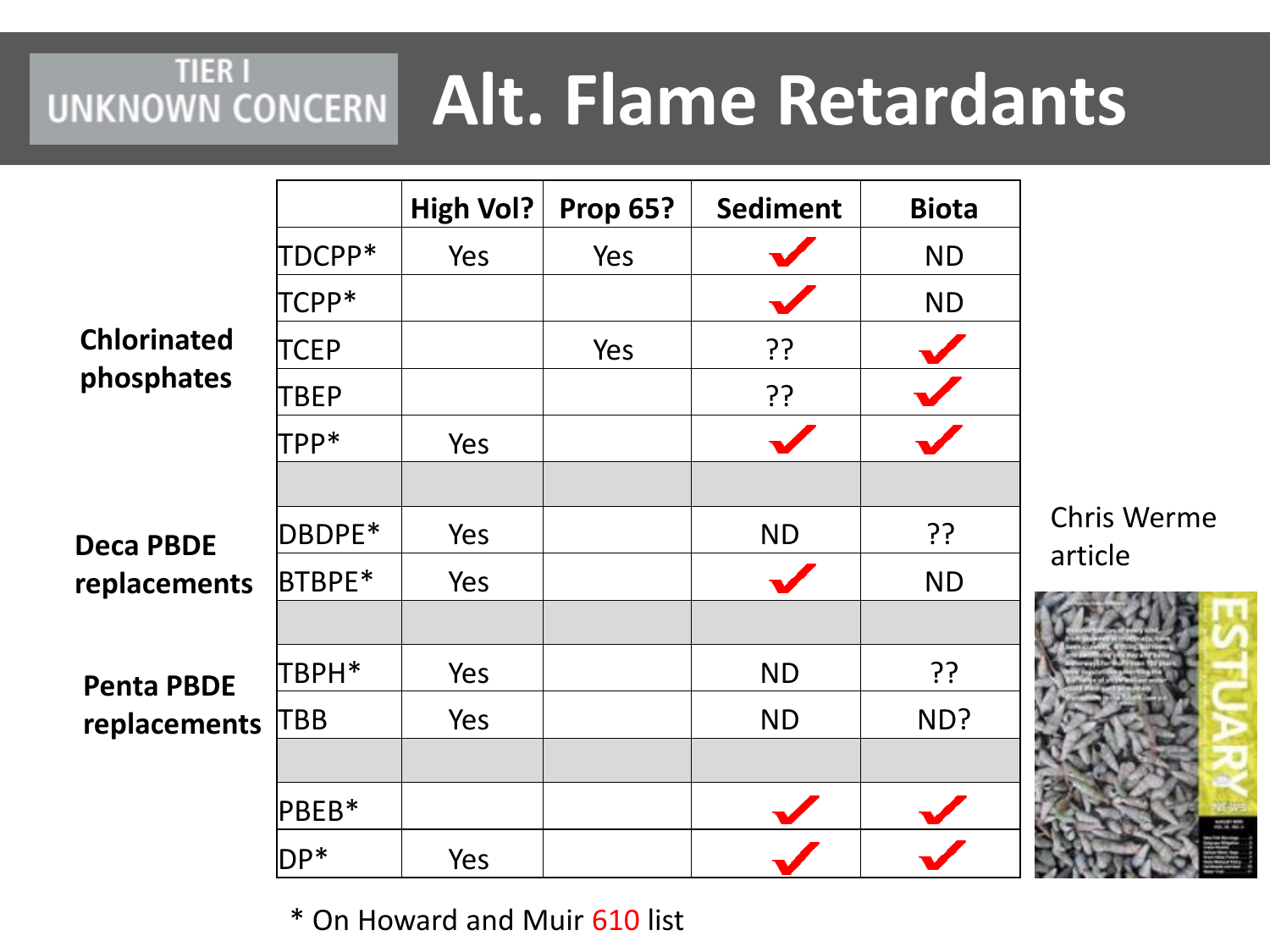### **CEC Strategy: Next Steps**

- Articulate a strategy for CECs in upper tiers and unknown tier
- Incorporate "New" CECs
	- Review results of NIST study (early 2013)
	- Update prioritization table with new information as it comes available

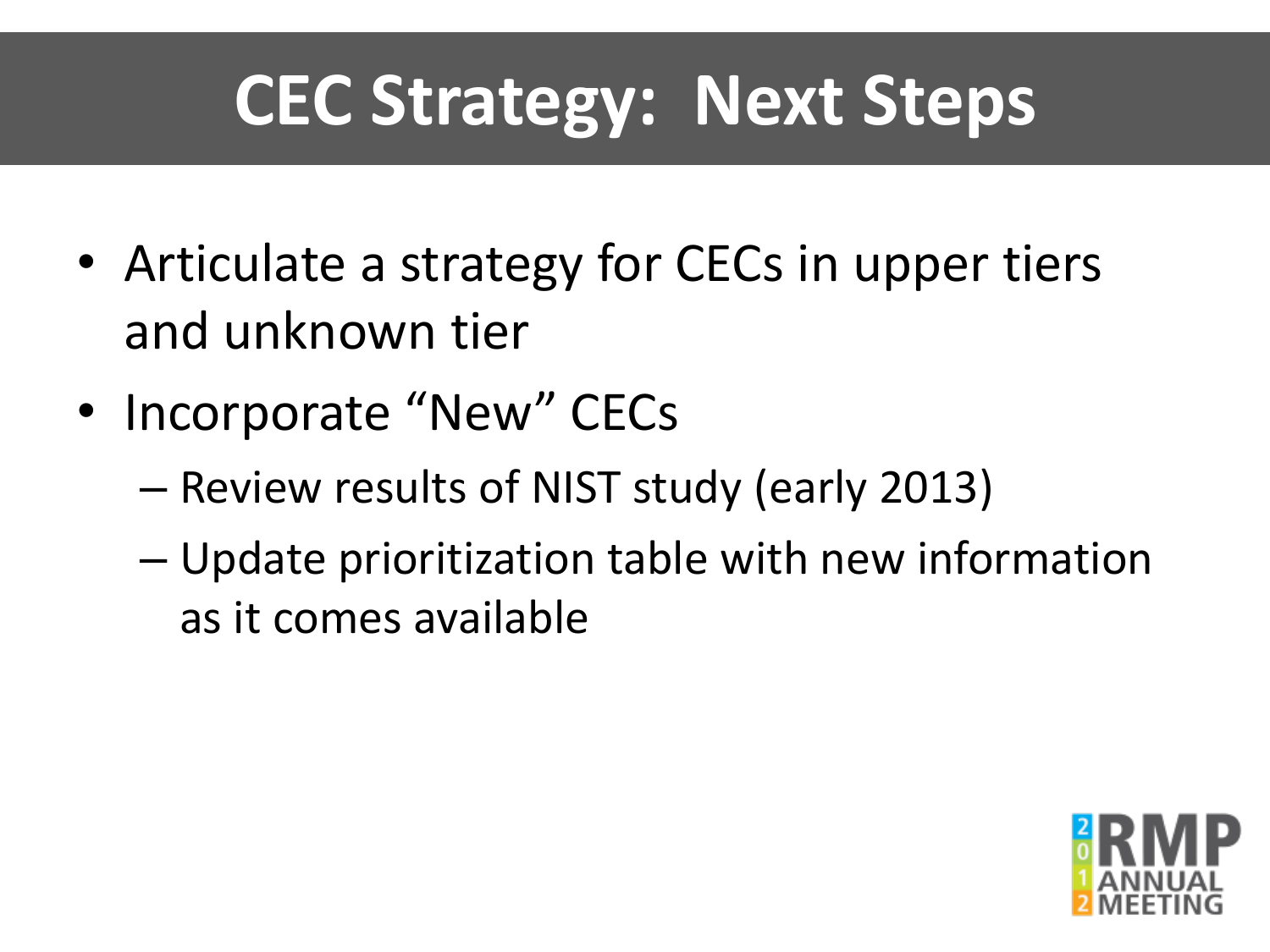## **2013 State of the Estuary & RMP Annual Meeting**

- Combined meeting in downtown Oakland
- Focus on Contaminants of Emerging Concern
	- Latest RMP results
	- Leading scientists
	- Regional Board CEC policy
	- Green Chemistry Initiative update